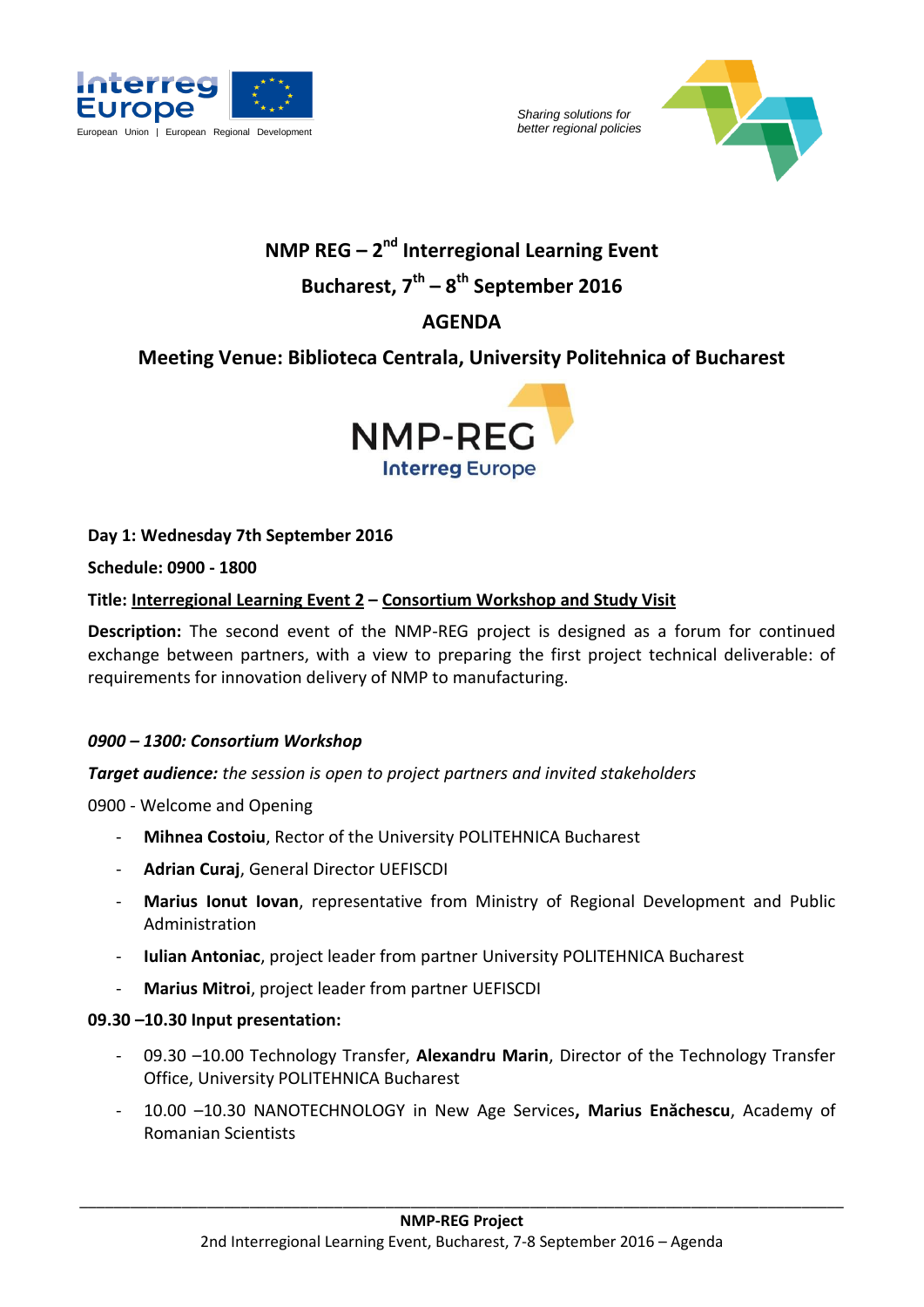



### 1030 – Introduction to the report for Innovation Delivery Requirements and Meeting Methodology – **Lorenzo Sabatini** (ASEV) and **Jessica Huntingford** (Resolvo Srl)

*11.00 - Coffee Break*

#### **11.20 – Participative Workshop on Innovation Delivery of NMP to Manufacturing**

Informal round table session with partners and stakeholders, providing initial input to the NMP-REG report on innovation delivery requirements. Each NMP-REG region provides their input to three questions, related to categories of innovation delivery support, specific nature of NMP delivery to manufacturing and their own regional experiences and needs.

*13.30 - Buffet Lunch*

#### *1430 – 1800: Study Visit and Expert Corner*

*Target audience: the session is open to partners and stakeholders. Participation of local stakeholders are other interested public is particularly encouraged for the expert corner.*

14.00-15.00 **Centre for Surface Science and Nanotechnology CSSNT-UPB**, University Politehnica of Bucharest (representative: Marius Enăchescu)

*Travel to Sanimed (30 minutes)*

15.30-17.00 **Company SANIMED INTERNATIONAL IMPEX** from the sector: biotech, medical and pharmaceutical, advanced materials, chemical processes and engineering. (representative: Cătălin Hideg)

*Travel to University (30 minutes)*

#### **1700 - Expert Corner and Networking Event**

An expert corner covers cross cutting issues of sustainable development and gender / nondiscrimination. The informal, open session is organised during a networking cocktail and is meant to open discussion on the above concepts. It is open to a wider public (including non-experts), including local stakeholders and students.

Lectures:

- Connecting with the nanofutures initiative, **Radu Robert Piticescu** (INCDMNR, representative NANOfutures Romania)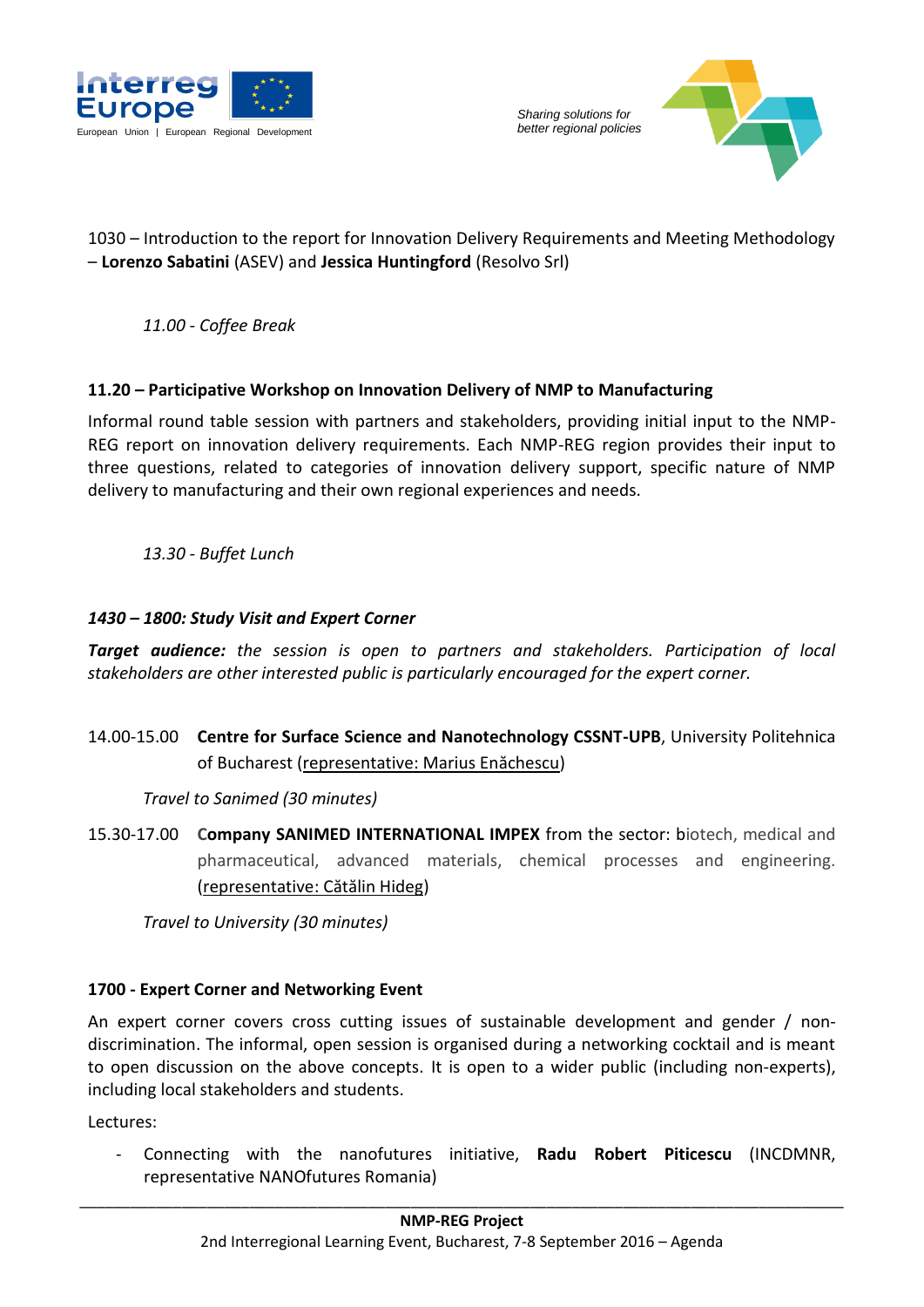



### - Gender and non-discrimination issues in research, **Ileana Mariana Mateș, Augustin Semenescu** (University POLITEHNICA Bucharest)

*1800 - End of Day One*

*2000 - Joint Dinner with project partners and invited speakers Restaurant Hanul lui Manuc, Street Franceză no.62-64, Bucharest, [www.hanumanuc.ro](http://www.hanumanuc.ro/)*